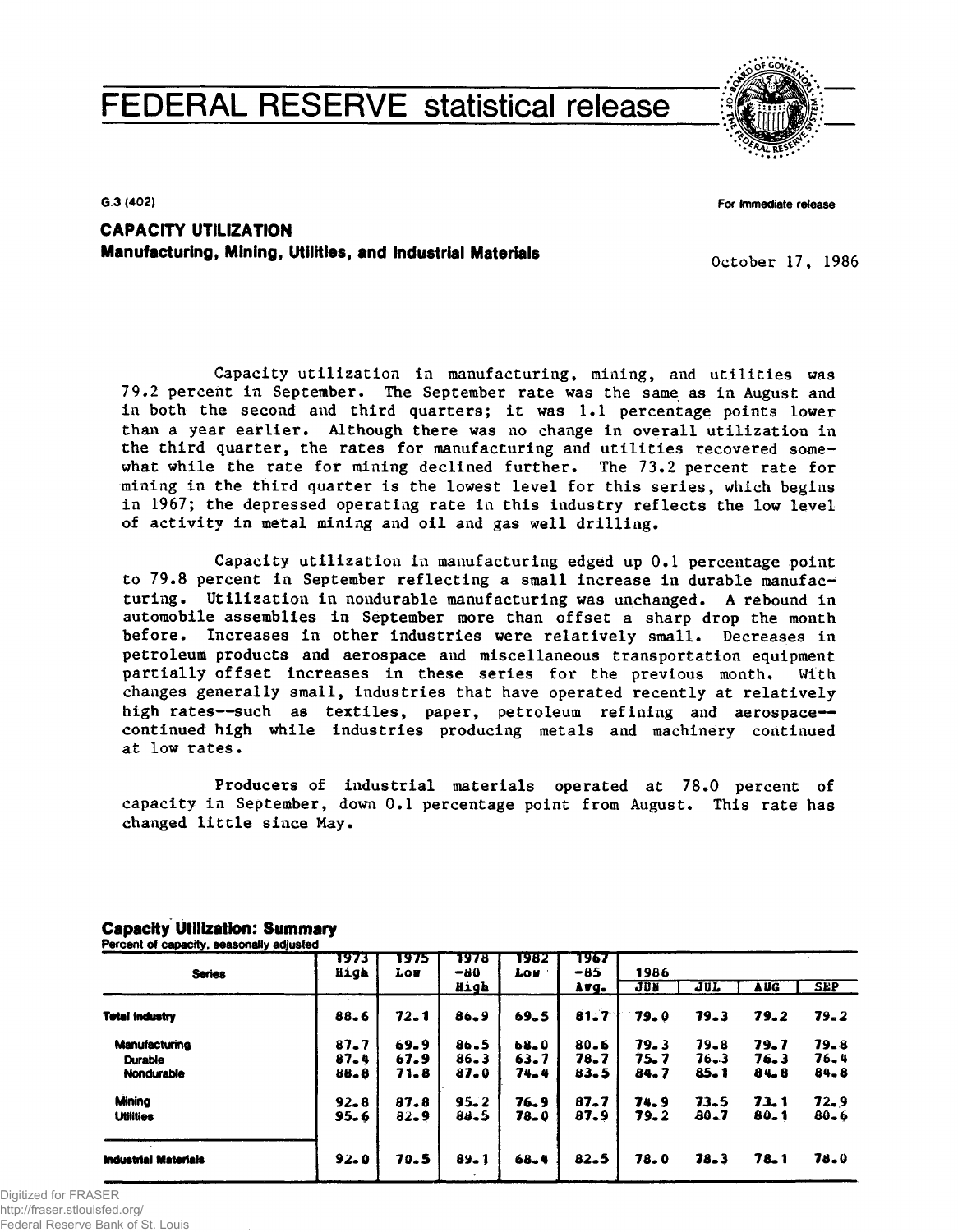# **CAPACITY UTILIZATION**



Digitized for FRASER http://fraser.stlouisfed.org/ Federal Reserve Bank of St. Louis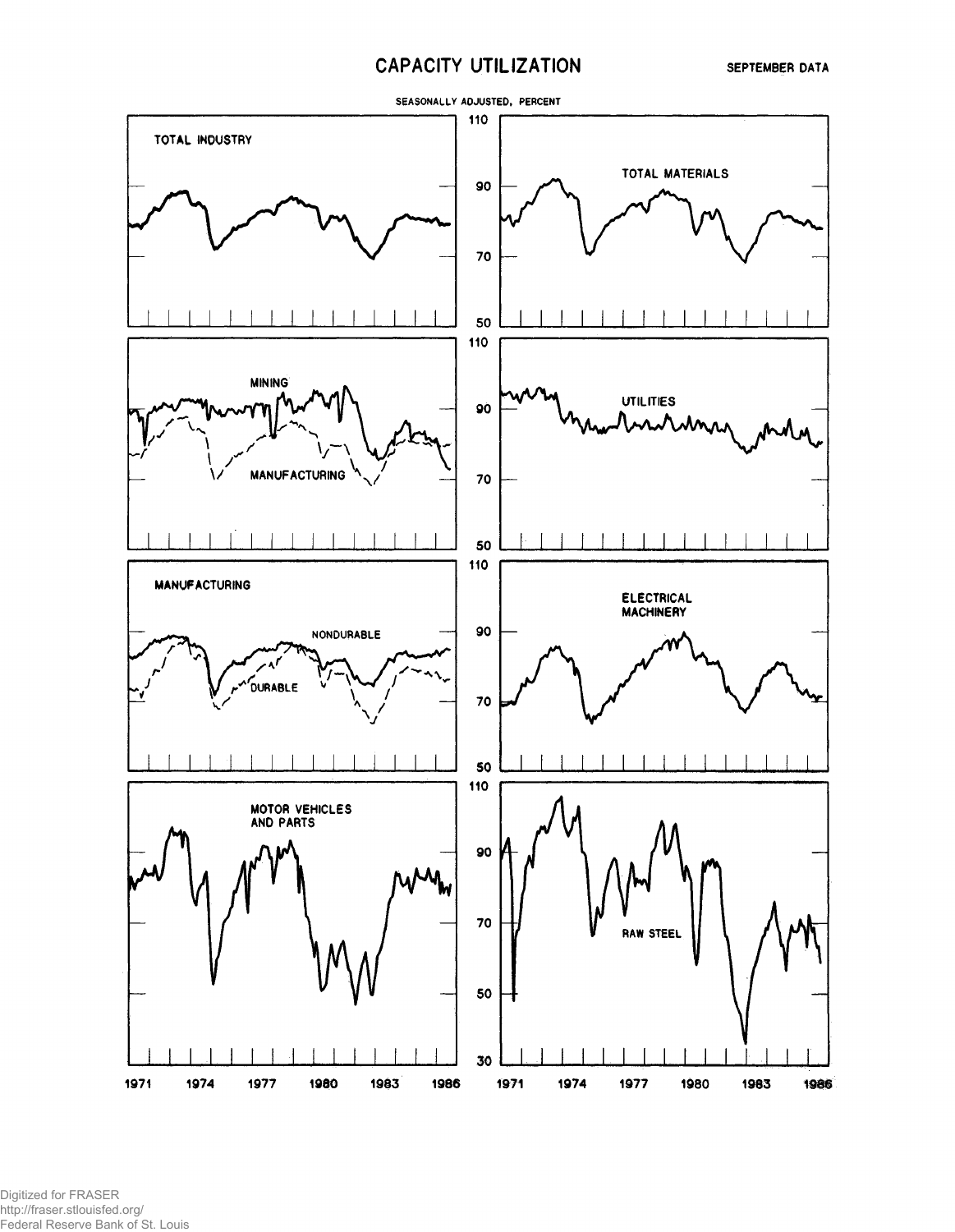# **MANUFACTURING, MINING AND UTILITIES**

# Table 1

**Capacity Utilization** 

| _________ |                                                   |  |  |
|-----------|---------------------------------------------------|--|--|
|           | Monthly, seasonally adjusted, percent of capacity |  |  |

|                                 | 1973      | 1975 T    | 1978       | 1982      | 1967      | 1985       |          |            |            |          |            |          |          |             |            |
|---------------------------------|-----------|-----------|------------|-----------|-----------|------------|----------|------------|------------|----------|------------|----------|----------|-------------|------------|
| <b>Series</b>                   | Hıyh      | LOU       | $-80$      | Lou       | $-85$     | <b>SEP</b> | 1986     |            |            |          |            |          |          |             |            |
|                                 |           |           | iiiya      |           | Avq.      |            | JAN.     | <b>FEB</b> | <b>NAR</b> | APR      | <b>NAY</b> | JU N     | 30T      | AUG A       | <b>SEP</b> |
| <b>Total Industry</b>           | $88 - 61$ | 72.11     | $86 - 91$  | $09 - 51$ | $81 - 71$ | $80 - 31$  | $80 - 9$ | $80 - 2$   | $79 - 0$   | 79.5     | 79.1       | $79 - 0$ | 79.3     | 79.2        | 79.2       |
|                                 |           |           |            |           |           |            |          |            |            |          |            |          |          |             |            |
| Manufacturing                   | $87 - 71$ | 69.91     | $86 - 51$  | 68.01     | $80 - 61$ | 80.01      | $80 - 8$ | $80 - 2$   | $79 - 1$   | 79.9     | 19.4       | 79.3     | 79.8     | <b>79.7</b> | $79 - 8$   |
| Primary processing              | 91.91     | $68 - 31$ | 89.11      | $65 - 11$ | 81.71     | $82 - 51$  | $84 - 4$ | $83 - 6$   | $82 - 4$   | $83 - 2$ | $82 - 9$   | $82 - 7$ | $83 - 0$ | $83 - 3$    | $83 - 4$   |
| Advanced processing             | 86.01     | 71.11     | $85 - 11$  | 69.51     | $80 - 11$ | 78.91      | 79.2     | $78 - 6$   | 77.4       | 78.5     | $78 - 0$   | 77.7     | 78.4     | $78 - 1$    | 78.0       |
| Durable manufacturing           | 87.41     | 67.91     | 86.31      | $63 - 71$ | $78 - 71$ | 77.81      | 78.4     | 77.7       | $76 - 5$   | 77.1     | 76.3       | 75.7     | 76.3     | $76 - 3$    | 76,4       |
| Stone, clay and glass products  | $89 - 31$ | 67, 11    | 86.61      | $62 - 91$ | 77.81     | $81 - 81$  | 83.0     | $82 - 3$   | $82 - 6$   | 83.0     | $82 - 4$   | 82.7     | $81 - 7$ | $81 - 7$    |            |
| <b>Primary metals</b>           | 101.91    | 67.01     | 97.11      | 45.81     | 80.11     | 72.81      | 74.7     | $72 - 9$   | 69.3       | 71.0     | $60-1$     | $65 - 1$ | 67.1     | $66 - 4$    | $66 - 5$   |
| Iron and steel, subtotal        | 105.81    | 66.61     | $100 - 31$ | $37 - 61$ | 79.41     | 67.61      | $69 - 9$ | 67.5       | $62 - 6$   | 64.0     | 58.9       | $57 - 1$ | $60 - 4$ | $59 - 1$    |            |
| Nonferrous metals, subtotal     | 95.61     | $62 - 11$ | 91.11      | $60 - 81$ | 81.31     | $81 - 21$  | $82 - 2$ | 31.4       | 79.7       | 81.9     | 82.5       | 77.6     | 77.5     | 77.6        |            |
| Fabricated metal products       | 85.01     | 64.71     | $87 - 41$  | $61 - 31$ | 77.91     | $80 - 01$  | $81 - 8$ | $81 - 2$   | $80 - 6$   | 81.0     | 79.7       | $79 - 8$ | 78.9     | 79.6        | $80 - 1$   |
| Nonelectrical machinery         | $89 - 01$ | $68 - 21$ | 86.01      | $62 - 91$ | 78.51     | 74.01      | 73.7     | 72.9       | 71.7       | 71.0     | $71 - 1$   | 70.5     | $71 - 4$ | 71.3        | $70 - 5$   |
| <b>Electrical machinery</b>     | 85.71     | 63.71     | 89.91      | 66.91     | $78 - 31$ | 72, 41     | 72.1     | 71.4       | $71 - 4$   | $72 - 0$ | $71 - 5$   | $70 - 1$ | 71.5     | 71.4        | $21 - 5$   |
| Motor vehicles and parts        | 97.11     | $52 - 71$ | 93.31      | 47.01     | 77.91     | 83.61      | $84 - 5$ | 84.3       | $78 - 2$   | $81 - 3$ | 78.4       | 79.7     | $80 - 0$ | 77.8        | $80 - 9$   |
| <b>Automobiles</b>              |           |           | 93.31      | $30 - 61$ |           | 79.61      | $8J - 8$ | $85 - 1$   | 74.6       | 80.3     | $75 - 6$   | 79.3     | $76 - 1$ | $70 - 2$    | 77.0       |
| Aerospace and misc. trans. eqp. | 77.01     | 69.61     | $87 - 11$  | $70 - 71$ | 76.41     | 84.61      | 87.2     | $86 - 2$   | 86.0       | 87.3     | $87 - 3$   | $87 - 0$ | 87.1     | $89 - 0$    | $88 - 1$   |
| instruments                     | $89 - 21$ | 74.91     | 88.91      | 77.81     | 83.41     | $81 - 71$  | $82 - 0$ | 81.9       | $81 - 7$   | $81 - 7$ | $80 - 2$   | 79.7     | 80.5     | $80 - 7$    | $80 - 5$   |
| Other durables                  | $87 - 71$ | 69.01     | 81.01      | 69.11     | $81 - 71$ | 83.01      | 83.3     | $83 - 1$   | $82 - 7$   | $83 - 2$ | $83 - 5$   | $82 - 9$ | $83 - 0$ | 83.2        | $83 - 6$   |
| Nondurable manufacturing        | 88.81     | 71.81     | 87.01      | $74 - 41$ | 83.51     | $83 - 31$  | 84.5     | $83 - 9$   | $83 - 0$   | $84 - 1$ | $84 - 1$   | $84 - 7$ | $85 - 1$ | 84.8        | $64 - 8$   |
| Food and kindred products       | 85.81     | 77.61     | 85.11      | $76 - 51$ | $82 - 31$ | 79.71      | 70.7     | 79.1       | 78.5       | 78.8     | 78.9       | 79.3     | 78.6     | $79 - 0$    |            |
| <b>Textile mill products</b>    | $94 - 11$ | 58.91     | $88 - 31$  | $70 - 61$ | 84.51     | $87 - 01$  | 87.5     | $89 - 1$   | $87 - 4$   | $90 - 2$ | $90 - 1$   | $91 - 1$ | $91 - 4$ | $31 - 7$    |            |
| Paper and products              | 95.61     | $67 - 71$ | $92 - 71$  | 80.81     | 88.41     | 91.41      | 94.6     | 93.8       | $93 - 4$   | 94.4     | $93 - 6$   | $96 - 2$ | $96 - 8$ | 96.8        |            |
| <b>Chemicals and products</b>   | 88.61     | $69 - 21$ | $82 - 91$  | $67 - 61$ | 78.61     | $79 - 31$  | $80 - 3$ | $80 - 4$   | $79 - 1$   | 80.5     | 79.6       | 81.1     | 81.3     | 81.4        |            |
| Petroleum products              | 99.61     | 83, 71    | 91, 71     | 69,71     | $87 - 71$ | 83.21      | $92 - 8$ | $88 - 3$   | $86 - 9$   | 89.6     | $93 - 9$   | $90 - 1$ | $90 - 2$ | $92 - 9$    | $91 - 5$   |
| Rubber and plastics products    | 97.51     | $59 - 51$ | 89.41      | 71.21     | $84 - 61$ | $87 - 21$  | $86 - 5$ | 86.7       | $84 - 4$   | $33 - 5$ | 85.0       | $85 - 9$ | 87.5     | $86 - 7$    |            |
| Other nondurables               | $86 - 41$ | 72.31     | 92.41      | $78 - 91$ | $86 - 01$ | $86 - 21$  | $88 - 3$ | $86 - 1$   | $86 - 0$   | 87.5     | 87.2       | 87.3     | 88.4     | $86 - 6$    | 86.6       |
| Mining                          | $92 - 81$ | $87 - 81$ | $95 - 21$  | 76.91     | $87 - 71$ | 81.71      | $81 - 6$ | 79.4       | 77.9       | 76.4     | $75 - 5$   | 74.9     | 73.5     | $23 - 1$    | 72.9       |
| <b>Utilities</b>                | $95 - 61$ | $82 - 91$ | $88 - 51$  | 78.01     | 87.91     | 83.81      | $82 - 7$ | $80 - 4$   | $80 - 1$   | 80.0     | 79.3       | 79.2     | $80 - 7$ | 80.1        | 80.6       |
| <b>Electric utilities</b>       | 98.71     | 83.01     | 87.61      | 78.21     | 88.71     | 83.11      | $81 - 5$ | $81 - 3$   | $81 - 2$   | $82 - 3$ | 82.2       | $83 - 0$ | 84.3     | 83.5        | $84 - 0$   |
|                                 |           |           |            |           |           |            |          |            |            |          |            |          |          |             |            |

## Table 2

Output, Capacity, and Capacity Utilization<br>Quarterly, seasonally adjusted

|                                                                                                             | <b>OUTPUT</b> |                                                                                             |               |     |                                                                                                      |      |                                                          | <b>CAPACITY</b> |                                                                                                 |                                                                                                    |                              | UTILIZATION           |                                                                   |                                               |                          |
|-------------------------------------------------------------------------------------------------------------|---------------|---------------------------------------------------------------------------------------------|---------------|-----|------------------------------------------------------------------------------------------------------|------|----------------------------------------------------------|-----------------|-------------------------------------------------------------------------------------------------|----------------------------------------------------------------------------------------------------|------------------------------|-----------------------|-------------------------------------------------------------------|-----------------------------------------------|--------------------------|
| <b>Series</b>                                                                                               | 1985          |                                                                                             | 1986          |     |                                                                                                      | 1985 |                                                          | 1986            |                                                                                                 |                                                                                                    | 1985                         |                       | 1986                                                              |                                               |                          |
|                                                                                                             | 03.           | -04                                                                                         | 01            | -92 | 03                                                                                                   | Q3   | -04                                                      | Q1              | 02                                                                                              | Q3                                                                                                 | Q3                           | 04                    | Ω1                                                                | 02                                            | 03                       |
| Total Industry                                                                                              |               |                                                                                             |               |     | 124-0 124-71125-0 124-4 125-11                                                                       |      |                                                          |                 |                                                                                                 | 154.4 155.41 156.3 157.1 157.91                                                                    | $80 - 3$                     |                       | 80.21 80.0                                                        | 79.2                                          | - 79.2                   |
| Manufacturing                                                                                               |               |                                                                                             |               |     | 126.8 127.41128.4 128.4 129.51                                                                       |      |                                                          |                 |                                                                                                 | 158.4 159.51160.5 161.4 162.31                                                                     | 80.1                         |                       | 79.91 80.0                                                        | 79.5                                          | 79.8                     |
| Primary processing<br>Advanced processing                                                                   |               |                                                                                             |               |     | 109-2 110-31111-5 111-1 111-91<br>$137.4$ $137.8$ $138.5$ $138.9$ $140.1$                            |      |                                                          |                 |                                                                                                 | 132.7 133.11133.6 134.0 134.51<br>173.9 175.31 176.7 177.9 179.21                                  |                              | $79.0$ $78.61$ $78.4$ | $82 - 3$ $82 - 81$ $83 - 5$                                       | $82 - 9$<br>$78 - 0$                          | $83 - 2$<br>$78 - 2$     |
| Durable manufacturing<br>Stone, clay and glass products                                                     |               | $116.8$ $117.01119.8$ $120.8$<br>$80.5$ $82.2$ , $79.7$ $74.8$                              |               |     | $127.5$ $127.9$ $128.3$ $127.1$ $127.6$<br>72.91                                                     |      |                                                          |                 | 143.2 144.11144.9 145.8                                                                         | 163.4 164.51165.5 166.4 167.21<br>111.0 110.61110.2 109.8 109.41                                   | 81.5<br>72.5                 | $78.0$ $77.71$ $77.5$ | 81.21 82.6<br>$74.31$ $72.3$                                      | $76 - 4$<br>82.9<br>68.1                      | $76-3$<br>66.7           |
| Primary metals<br>Iron and steel, subtotal<br>Nonferrous metals, subtotal                                   | $70 - 1$      | $100.2$ $100.31100.5$ $100.0$                                                               | 72.6168.761.4 |     | $106.8$ $107.91108.4$ $107.1$ $106.31$                                                               |      |                                                          |                 | 104.3 103.71103.0 102.2<br>123.7 123.81123.9 124.1                                              | $133.3$ $133.41133.5$ $133.6$ $133.71$                                                             | 67.3<br>81.0<br>$80 - 1$     |                       | 70.01 66.7<br>$81 - 0181 - 1$<br>80.9181.2                        | 60.0<br>$80 - 6$<br>80.1                      | $79 - 5$                 |
| <b>Fabricated metal products</b><br>Nonelectrical machinery<br><b>Electrical machinery</b>                  |               |                                                                                             |               |     | 145.0 144.31143.5 140.9 142.31<br>$165.3$ $166.61165.4$ $165.3$ $167.11$                             |      |                                                          |                 |                                                                                                 | 194.2 195.71197.2 198.7 200.21<br>226.6 228.91230.7 232.2 233.71                                   | $74 - 6$<br>72.9             |                       | $73 - 71$ $72 - 8$<br>$72.81$ $71.7$                              | 70.9<br>$71 - 2$<br>$79 - 8$                  | $71 - 1$<br>71.5<br>79.6 |
| Motor vehicles and parts<br><b>Automobiles</b><br>Aerospace and misc. trans. eqp.                           |               |                                                                                             |               |     | 113.7 111.81113.7 110.6 110.81<br>$114.5$ 108.41116.6 112.2 106.21<br>137.1 140.61143.0 144.8 146.91 |      |                                                          |                 |                                                                                                 | 135.4 137.01138.1 138.6 139.21<br>141.0 142.91143.6 143.1 142.71<br>164.1 164.7:165.4 166.1 166.91 | 84.0<br>$81 - 2$<br>83.5     |                       | 81.6182.3<br>75.9181.2<br>85.3186.5                               | 78.4<br>87.2                                  | 74.5<br>$88 - 1$         |
| Instruments<br>Other durables                                                                               |               |                                                                                             |               |     | 140.1 139.61141.8 140.9 142.31<br>123.7 123.61126.0 127.2 128.21                                     |      |                                                          |                 |                                                                                                 | 169.7 171.5  173.2 174.9 176.6 <br>149-3 150-61151-7 152-8 153-91                                  | $82 - 6$<br>$82 - 9$         |                       | 81.4181.9<br>$82.11$ $83.1$                                       | $80 - 5$<br>$83 - 2$                          | $80 - 6$<br>83.3         |
| Nondurable manufacturing<br>Food and kindred products<br><b>Textile mill products</b><br>Paper and products |               | 131.4 131.01132.3 133.8<br>$105.1$ $108.51198.6$ $111.8$<br>$127.7$ $129.3$ $132.8$ $134.8$ |               |     | 125.9 126.8 128.6 130.2 132.1                                                                        |      |                                                          |                 | $165.3$ $166.71168.1$ $169.4$<br>$122 - 9$ $123 - 21123 - 4123 - 6$<br>139.8 140.61 141.4 142.3 | 151.3 152.41153.5 154.5 155.61                                                                     | 83.2<br>79.5<br>85.5<br>91.4 |                       | $83.21$ $83.3$<br>78.61 78.7<br>88.11 88.0<br>92.01 93.9          | $84 - 3$<br>79.0<br>90.4<br>94.7              | 84.9                     |
| Chemicals and products<br>Petroleum products<br>Rubber and plastics products<br>Other nondurables           |               | $128 - 1$ $127 - 91131 - 3132 - 8$<br>148.2 149.51149.7 149.7                               |               |     | $87.2$ $88.2$ $91.1$ $93.0$ $93.1$<br>$127 - 4$ $129 - 41129 - 9$ $131 - 8$ $132 - 71$               |      | $162.5$ $163.41164.3$ $165.2$<br>170.0 172.11174.3 176.5 |                 |                                                                                                 | 102.6 102.31102.0 101.9 101.81<br>147.1 148.41149.6 150.9 152.11                                   | 78.8<br>85.0<br>87.1<br>86.6 |                       | $78.21$ $79.9$<br>$86 - 2189 - 3$<br>86.81 85.9<br>$87 - 21$ 86-8 | $80 - 4$<br>91.2<br>84.8<br>$87 - 3$ $87 - 2$ | 91.5                     |
| Mining                                                                                                      |               |                                                                                             |               |     | $107 - 9$ $107 - 11$ $105 - 4$ $99 - 9$ $96 - 61$                                                    |      |                                                          |                 |                                                                                                 | $132.4$ $132.51.132.4$ $132.1$ $131.91$                                                            | 81.5                         |                       | 80.9179.6                                                         | $75 - 6$ $73 - 2$                             |                          |
| Utilities<br><b>Electric utilities</b>                                                                      |               | 118.6 120.6:119.6 122.2                                                                     |               |     | 111.1 112.8;110.5 108.9 110.6;                                                                       |      |                                                          |                 |                                                                                                 | $135.0$ $135.71136.3$ $136.9$ $137.51$<br>144.9 146.01147.1 148.1 149.01                           |                              |                       | $82.3$ $83.2$ $81.1$ $79.5$ $80.5$<br>$81.8$ $82.61$ $81.3$       | 82.5                                          | 83.9                     |

Note. Data for output are percentages of 1977 output as shown in the Federal Reserve's season-<br>ally adjusted indexes of industrial production. Capacity is also expressed as a percentage of

1977 actual output. Capacity utilization percentages are calculated as ratios of production to capacity.